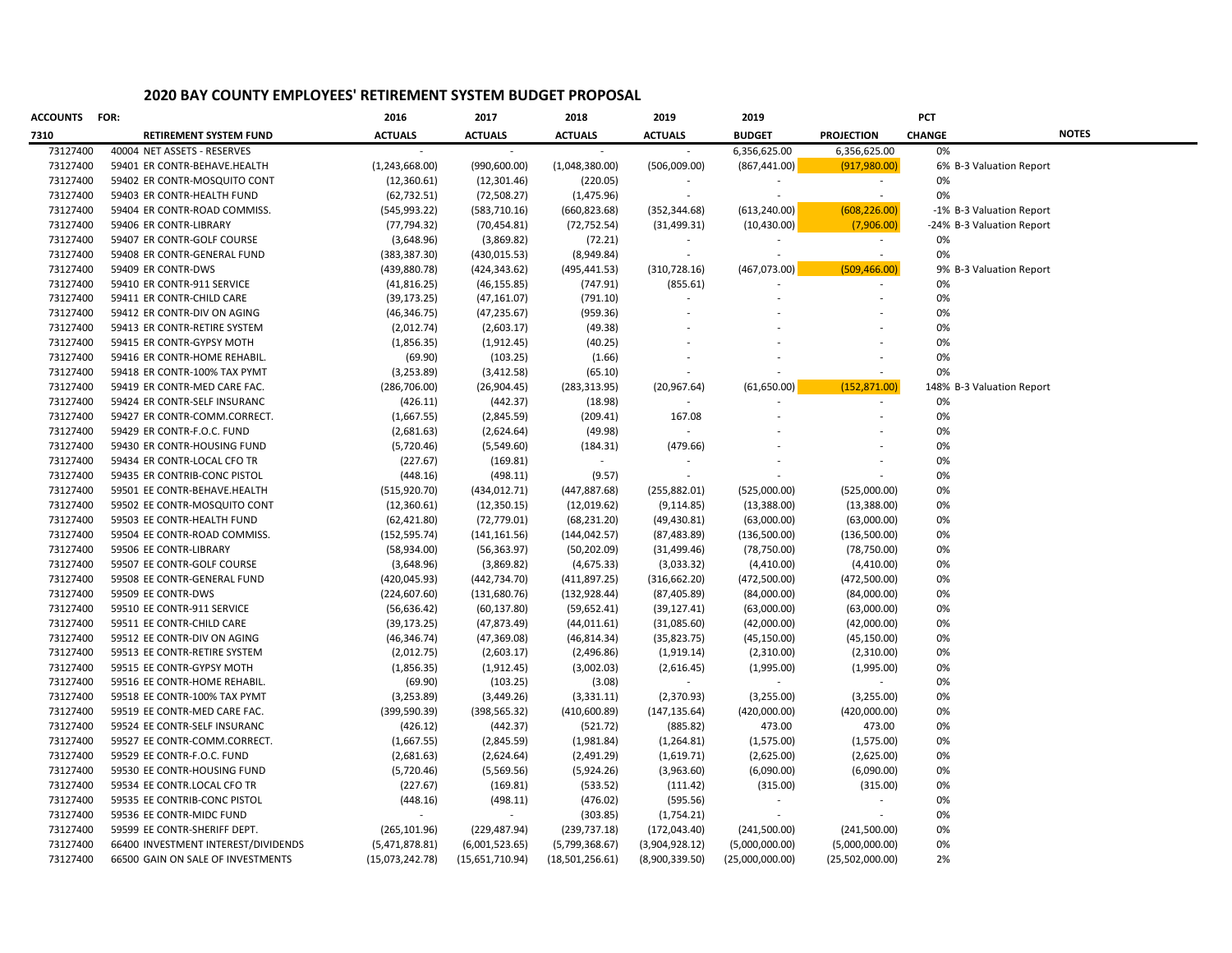## **2020 BAY COUNTY EMPLOYEES' RETIREMENT SYSTEM BUDGET PROPOSAL**

| <b>ACCOUNTS</b> | <b>FOR:</b>                          | 2016                     | 2017              | 2018           | 2019                        | 2019           | PCT               |               |                                              |
|-----------------|--------------------------------------|--------------------------|-------------------|----------------|-----------------------------|----------------|-------------------|---------------|----------------------------------------------|
| 7310            | <b>RETIREMENT SYSTEM FUND</b>        | <b>ACTUALS</b>           | <b>ACTUALS</b>    | <b>ACTUALS</b> | <b>ACTUALS</b>              | <b>BUDGET</b>  | <b>PROJECTION</b> | <b>CHANGE</b> | <b>NOTES</b>                                 |
| 73127400        | 66501 UNREALIZED GAIN ON INVESTMENTS | (10, 132, 411.87)        | (41, 651, 313.79) |                |                             | (3,742,344.00) | (3,742,344.00)    | 0%            |                                              |
| 73127400        | 66502 GAIN ON FOREIGN CURRENCY EXCH  | (1,025.59)               | (406.03)          | (331.10)       | $\overline{\phantom{a}}$    | (1,000.00)     | (1,000.00)        | 0%            |                                              |
| 73127400        | 66600 SECURITIES LENDING EARNINGS    | (204, 605.85)            | (193,084.18)      | (12, 678.35)   | (15,540.30)                 | (13,200.00)    | (13,200.00)       | 0%            |                                              |
| 73127400        | 67104 MISCELLANOUS REVENUES          | (62.32)                  | $\sim$            | $\sim$         | (369.51)                    | $\mathcal{L}$  | $\sim$            | 0%            |                                              |
| 73127400        | 69000 COMMISSION RECAPTURE           | (3,647.59)               | (6,696.79)        | (2,012.45)     | (1,776.33)                  | (5,000.00)     | (5,000.00)        | 0%            |                                              |
| 73127400        | 69200 CLAIMS/SETTLEMENTS/JUDGEMENTS  | (6, 238.96)              | (35, 559.72)      | (9,724.48)     | $\sim$                      | (50,000.00)    | (50,000.00)       | 0%            |                                              |
| 73127400        | 70300 SALARIES-ELECTED OR APPOINTED  | 34,871.99                | 45,576.38         | 45,827.46      | 38,461.66                   | 54,320.00      | 55,406.40         |               | 2% May change based on new contract          |
| 73127400        | 70400 WAGES-CLERICAL-OTHER FULL TIME | 9,922.71                 | 10,560.61         | 10,543.61      | 8,055.48                    | 12,437.00      | 12,685.74         |               | 2% May change based on new contract          |
| 73127400        | 70401 PAY IN LIEU OF HEALTH INSURANC | 1,031.31                 | 1,382.88          |                | 1,227.24                    |                | $\sim$            | 0%            |                                              |
| 73127400        | 70500 TEMPORARY HELP                 | $\sim$                   |                   |                |                             | 9,000.00       | 9,000.00          | 0%            |                                              |
| 73127400        | 70600 OVERTIME                       | $\sim$                   | 194.41            | 48.60          |                             | 2,809.00       | 2,809.00          | 0%            |                                              |
| 73127400        | 70800 HOLIDAY PAY                    | 2,513.43                 | 2,873.20          | 3,465.47       | 1,777.55                    | $\sim$         | $\sim$            | 0%            |                                              |
| 73127400        | 71000 PER DIEM                       | 2,295.00                 | 3,100.00          | 2,387.73       | 1,935.00                    | 3,420.00       | 3,420.00          | 0%            |                                              |
| 73127400        | 71200 VACATION PAY                   | 2,054.27                 | 4,140.35          | 5,243.84       | 2,598.16                    |                |                   | 0%            |                                              |
| 73127400        | 71202 SICK PAY                       | 114.02                   | 591.46            | 714.12         | 1,422.47                    |                |                   | 0%            |                                              |
| 73127400        | 71500 SOCIAL SECURITY                | 3,763.46                 | 4,906.46          | 4,870.15       | 4,039.88                    | 5,109.00       | 5,109.00          | 0%            |                                              |
| 73127400        | 71600 HEALTH INSURANCE               | 6,125.14                 | 6,127.20          | 10,911.14      | 5,262.54                    | 11,520.00      | 11,520.00         | 0%            |                                              |
| 73127400        | 71603 RETIREE HEALTH CARE CONTRIBUT. | (40, 894.12)             | $\sim$            |                |                             |                |                   | 0%            |                                              |
| 73127400        | 71700 LIFE INSURANCE                 | 106.20                   | 129.60            | 97.20          | 89.10                       | 106.00         | 106.00            | 0%            |                                              |
| 73127400        | 71800 RETIREMENT                     | 4,322.88                 | 11,457.44         | (6,429.81)     | 2,141.65                    | 2,671.00       | 2,671.00          | 0%            |                                              |
| 73127400        | 71900 OTHER FRINGE BENEFITS (DETAIL) | $\sim$                   |                   |                | $\sim$                      | 1,487.00       | 1,487.00          | 0%            |                                              |
| 73127400        | 72100 WORKERS' COMPENSATION          | 75.53                    | 97.73             | 97.43          | 772.45                      | 902.00         | 902.00            | 0%            |                                              |
| 73127400        | 72200 SICK AND ACCIDENT INSURANCE    | 480.96                   | 878.45            | 875.60         | 215.08                      | 274.00         | 274.00            | 0%            |                                              |
| 73127400        | 72500 UNEMPLOYMENT COMPENSATION      | 75.53                    | 97.73             | 97.43          | 72.37                       | 88.00          | 88.00             | 0%            |                                              |
| 73127400        | 72700 OFFICE SUPPLIES                | 142.56                   | 585.00            | 195.35         | 243.82                      | 1,000.00       | 1,000.00          | 0%            |                                              |
| 73127400        | 72800 PRINTING AND BINDING           | 34.94                    | 214.37            | 146.87         | 117.90                      | 500.00         | 500.00            | 0%            |                                              |
| 73127400        | 72900 POSTAGE                        | 480.39                   | 1,251.17          | 455.68         | 418.74                      | 600.00         | 600.00            | 0%            |                                              |
| 73127400        | 73000 MAGAZINES AND PERIODICALS      | $\overline{\phantom{a}}$ | $\sim$            | $\sim$         | $\sim$                      | 100.00         | 100.00            | 0%            |                                              |
| 73127400        | 73301 COPIER / FAX SUPPLIES          |                          |                   |                |                             | 100.00         | 100.00            | 0%            |                                              |
| 73127400        | 74200 FOOD SUPPLIES                  | 45.95                    | 143.23            | 377.72         | 157.00                      | 400.00         | 400.00            | 0%            |                                              |
| 73127400        | 75100 COMPUTER SUPPLIES              | 133.45                   | 41.75             | 493.79         | $\mathcal{L}_{\mathcal{A}}$ | 500.00         | 500.00            | 0%            |                                              |
| 73127400        | 80100 PROFESSIONAL SERVICES          | 1,323,756.95             | 1,550,530.24      | 1,877,360.75   | 1,070,747.98                | 1,750,000.00   | 1,750,000.00      | 0%            |                                              |
| 73127400        | 80101 ACTUARIAL SERVICES             | 66,200.00                | 65,433.64         | 69,162.86      | 34,450.00                   | 70,000.00      | 70,000.00         | 0%            |                                              |
| 73127400        | 81200 MEDICAL SERVICES               | 960.00                   |                   |                |                             | 1,000.00       | 10,000.00         | 900%          |                                              |
| 73127400        | 81400 INVESTMENT/BANK SERVICE CHARGE | 290,838.79               | 205,658.50        | 217,220.95     | 55,771.05                   | 55,000.00      | 57,000.00         | 4%            |                                              |
| 73127400        | 81700 LEGAL FEES                     | $\sim$                   | $\sim$            | 2,880.00       |                             | 5,000.00       | 5,000.00          | 0%            |                                              |
| 73127400        | 81800 AUDIT FEES                     | 2,000.00                 | 2,000.00          | 2,250.00       | 2,400.00                    | 2,500.00       | 2,500.00          | 0%            |                                              |
| 73127400        | 81900 CONSULTANTS                    | 154,000.00               | 154,000.00        | 154,000.00     | 154,000.00                  | 175,000.00     | 175,000.00        | 0%            |                                              |
| 73127400        | 82000 MEMBERSHIPS AND DUES           | 1,050.00                 | 750.00            | 750.00         |                             | 1,000.00       | 800.00            |               | -20% NCPERS - 250, NAPPA - 300, MAPERS - 100 |
| 73127400        | 82900 FILING FEES                    | $\sim$                   | $\sim$            | $\sim$         |                             | 200.00         | 200.00            | 0%            |                                              |
| 73127400        | 85200 TELEPHONE                      | 138.14                   | 43.42             | 126.60         | 107.53                      | 200.00         | 200.00            | 0%            |                                              |
| 73127400        | 86100 CONFERENCE FEES & EXPENSES     | 17,467.10                | 15,998.28         | 18,569.84      | 12,172.79                   | 15,000.00      | 17,000.00         |               | 13% MAPERS - Grand Hotel, Detroit & NCPERS   |
| 73127400        | 86500 STATE TRAVEL MILEAGE           | 2,628.74                 | 3,167.06          | 1,829.30       | 2,316.66                    | 3,500.00       | 3,500.00          | 0%            |                                              |
| 73127400        | 86600 LOCAL TRAVEL MILEAGE           | 206.24                   | 196.94            | 96.20          | 60.32                       | 300.00         | 300.00            | 0%            |                                              |
| 73127400        | 87500 PENSION PAYMENTS               | 16,953,467.80            | 17,637,593.91     | 18,319,255.69  | 15,689,585.09               | 19,000,000.00  | 19,500,000.00     | 3%            |                                              |
| 73127400        | 90000 PRINTING/PUBLISHING/ADVERTISI  | ÷                        | 1,756.50          |                |                             | 200.00         | 200.00            | 0%            |                                              |
| 73127400        | 90100 LEGAL NOTICES                  |                          |                   |                |                             | 500.00         | 500.00            | 0%            |                                              |
| 73127400        | 93100 EQUIPMENT REPAIR & MAINTENANCE |                          |                   |                |                             | 200.00         | 200.00            | 0%            |                                              |